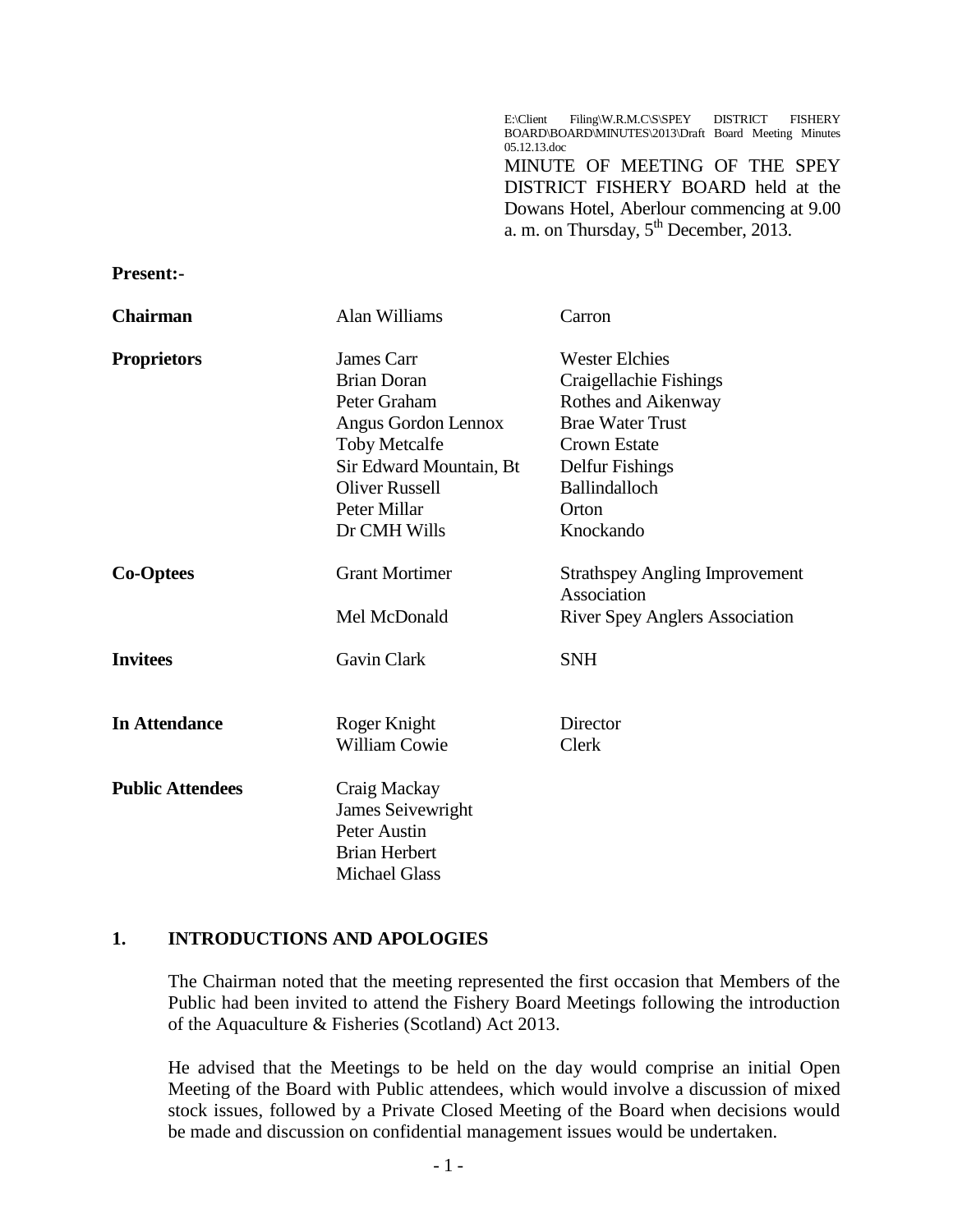He welcomed the Public Attendees to the Meeting and a list of attendees was obtained.

Finally, the Chairman reported that apologies had been received from Councillor Douglas Ross, the Moray Council representative, who was unable to attend.

### **2. MINUTES OF PREVIOUS MEETING**

2.1 The Minute of Meeting held on  $18<sup>th</sup>$  September, 2013 was considered.

There were no comments as to accuracy and the Minute was approved.

# **3. MATTERS ARISING FROM PREVIOUS MINUTES**

#### 3.1 **Allt Yairrack Landslip**

The Clerk reported that a response had been received from both Scottish  $\&$ Southern Energy and Rio Tinto Alcan following the information by the Clerk of the possibility of damage to water quality as a result of the peat slide.

The response from Rio Tinto had indicated that they, in turn had a right of relief against Scottish & Southern Energy in the event of any loss arising. The response from Scottish & Southern Energy had indicated that they were monitoring the situation and that as at  $12<sup>th</sup>$  November, 2013, had seen no adverse impacts. The Director reported that no rectification work had been carried out yet because of Health & Safety issues, but the Board would continue to monitor the situation closely.

#### 3.2 **Publication of Minutes**

It was noted that abbreviated versions of the Minute would be published on the website with some confidential issues and those matters considered to be work in progress being omitted.

# **4. COMPLIANCE WITH AQUACULTURE AND FISHERIES (SCOTLAND) Act 2013**

#### 4.1 **Declaration of Interests**

There was circulated and appended to this Minute a briefing paper prepared by the Director regarding the Declaration of Members' Interests. It was recommended that interests be published on the website and a form would be circulated to all Board Members to complete and return, with a request that they provide the information prior to Christmas. Further advice would be sought from the Association on what potential interests were required to be noted and it was agreed that those involved in a professional capacity should declare interest in projects in which their firms have involvement.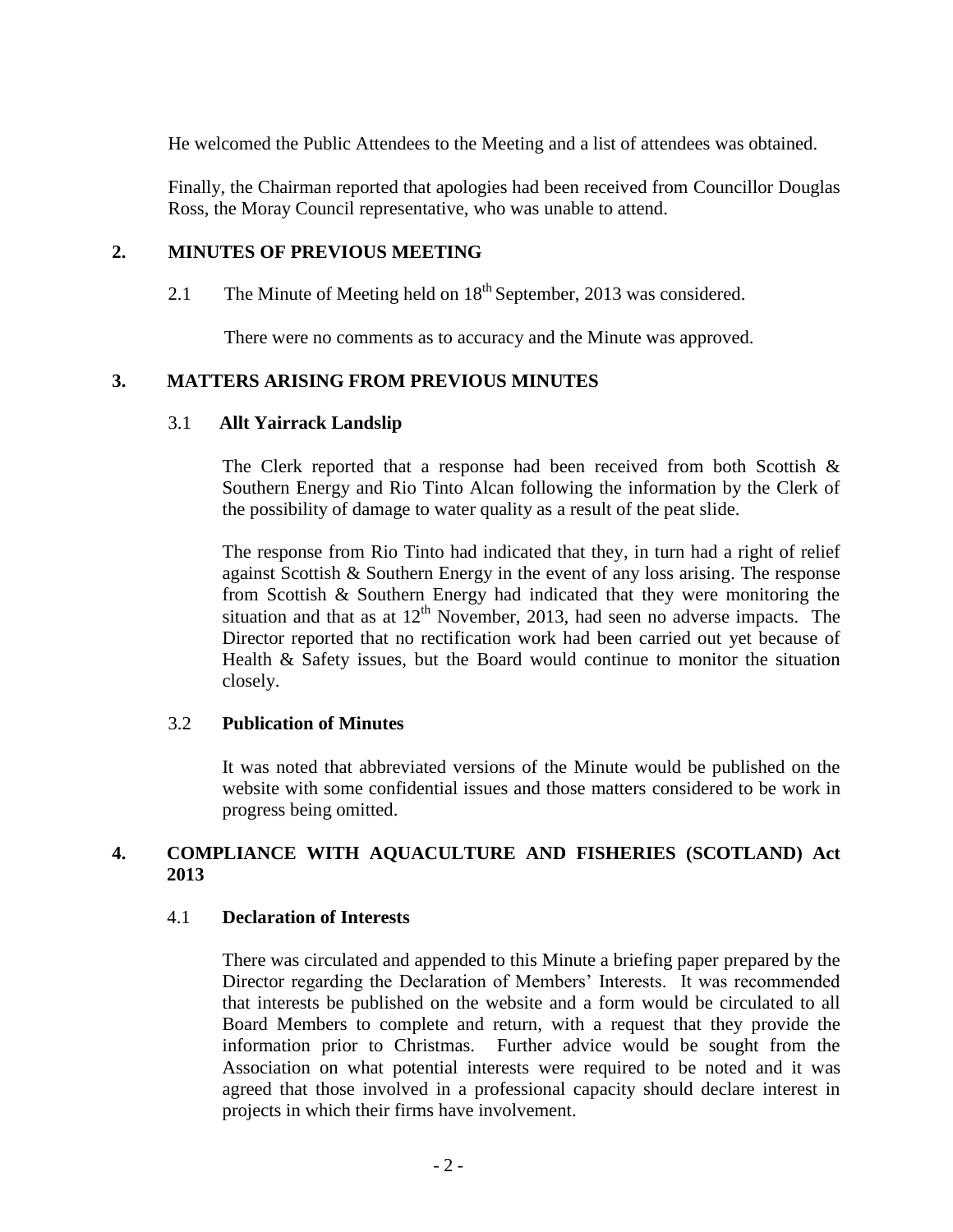### 4.2 **Complaints**

There was circulated and appended to this Minute a briefing paper prepared by the Director regarding the complaints procedure that he recommended should be adopted by the Board.

It was noted that the public must be in a position to complain and that the Board must be transparent about dealing with complaints. After debate it was suggested that a two stage complaint procedure as outlined in the paper would be adopted by the Board, but it was not possible to give clear guidance on what constituted a complaint at this stage, as the matter had not been expanded upon in the legislation. It was, however, suggested that if the complaint was about the Director, that the complaint be referred directly to the Chairman and the Board to consider.

# **5. DIRECTOR'S REPORT TO OPEN MEETING**

The report given to the open meeting was as appended to the Minute, but the following additional points arose:-

# 5.1 **2013 Catch Figures**

The Director stressed that the figures had not yet been finalised and a press release would be issued once they had. Until then, he requested that all Board Members and Members of the Public attending keep the figures private, pending finalisation.

The overall summary of the catch figures was clearly lower than average, but the conservation policy and release rates had increased to a figure of 88% for salmon and grilse and 76% for sea trout.

# 5.2 **Rio Tinto Alcan**

The Director noted that further discussion would be held regarding the Rio Tinto Alcan issue at the Closed Meeting to be held following the Open Meeting.

# 5.3 **CNPA**

It was noted that in addition to the abstraction issues alluded to in the Director's report, Pete Cosgrove had contacted the Director for access to various sites to carryout fresh water pearl mussel surveys. Although not officially disclosed, he had noted that of the 25 sites previously monitored, only 3 remained in a satisfactory condition. This had clearly set alarm bells ringing as pearl mussels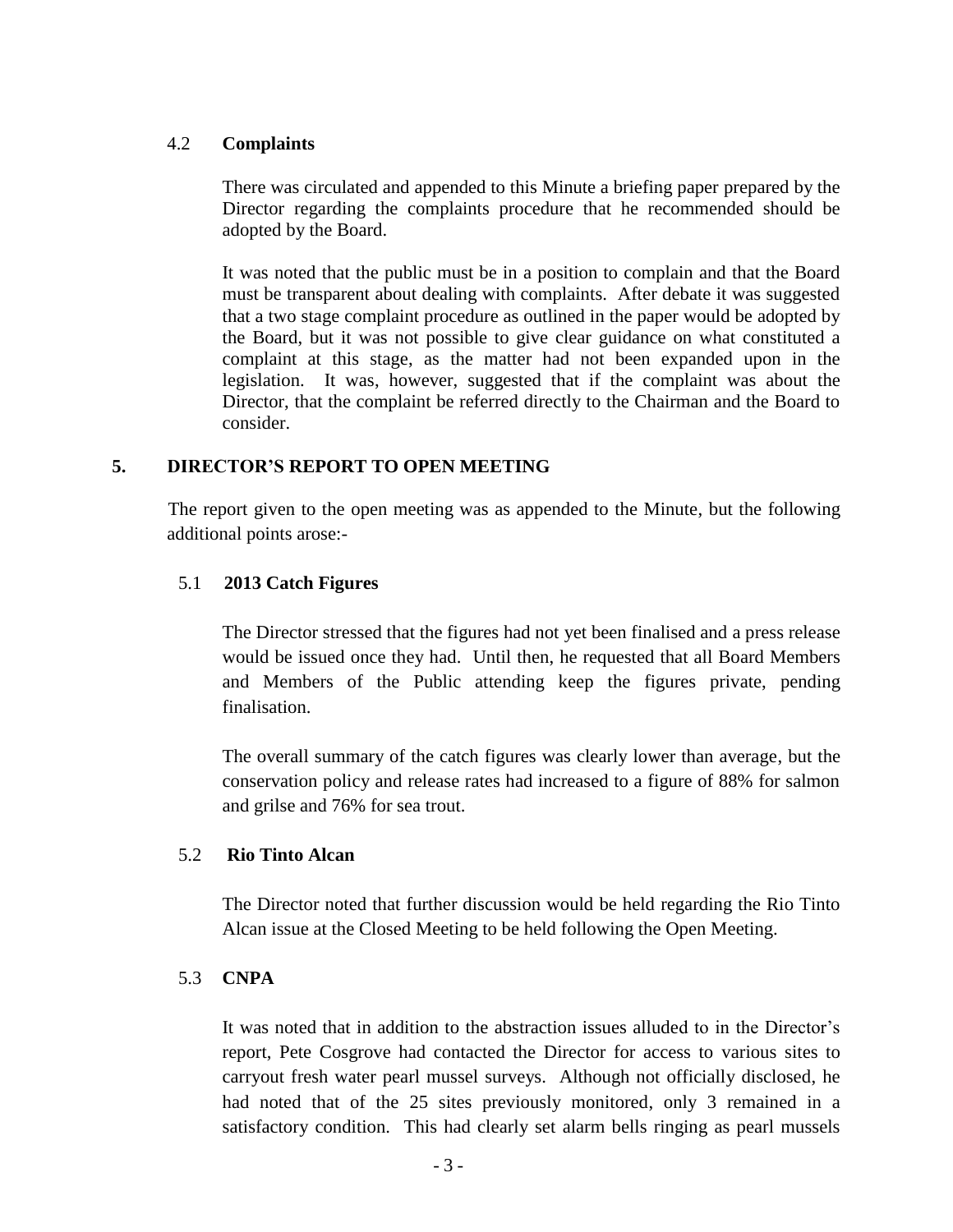were a good barometer of quality and quantity of water and habitat. Further discussion would follow in the Closed Meeting.

### 5.4 **Dipple Well Field**

In addition to the position reported in the Director's briefing note, the Director reported that Scottish Water were now suggesting that rather than the onus being on them to release compensatory flow, it was in Scottish Water's view incumbent up on the Board to notify low flow levels and to request the additional water release as laid down in the terms of the agreement. Sir Edward Mountain viewed this as an excuse to avoid responsibility and to sidestep requests to contribute funding to research projects on low water flows and high water temperatures. He felt that Scottish Water should be pursued vigorously on this aspect and all Board Members agreed.

### 5.5 **Spey Catchment Initiative**

The Director reported that SEPA had confirmed a financial contribution for the current year and he was hopeful that funding would be available for the next 2 years.

#### 5.6 **Ranunculus**

The Director reported the executives' position that they remained unhappy with the content and the production of the report on Ranunculus. Matters were currently a work in progress and the position would be reported more fully at the subsequent meeting.

#### 5.7 **Predator Management**

# 5.7.1 Moray Firth Seal Management Plan

It was reported that the licence for seal control should be in prior to the Christmas break. The Director had assumed responsibility for the submission of the 2014 licence for seal control, following the departure of the previous licensee from the Kyle of Sutherland DSFB. Furthermore, the 2014 licence had been applied for.

5.7.2 Sawbill Licence

The Director was now responsible for the application for a number of Moray Firth rivers, including the Spey. It was reported that the Spey was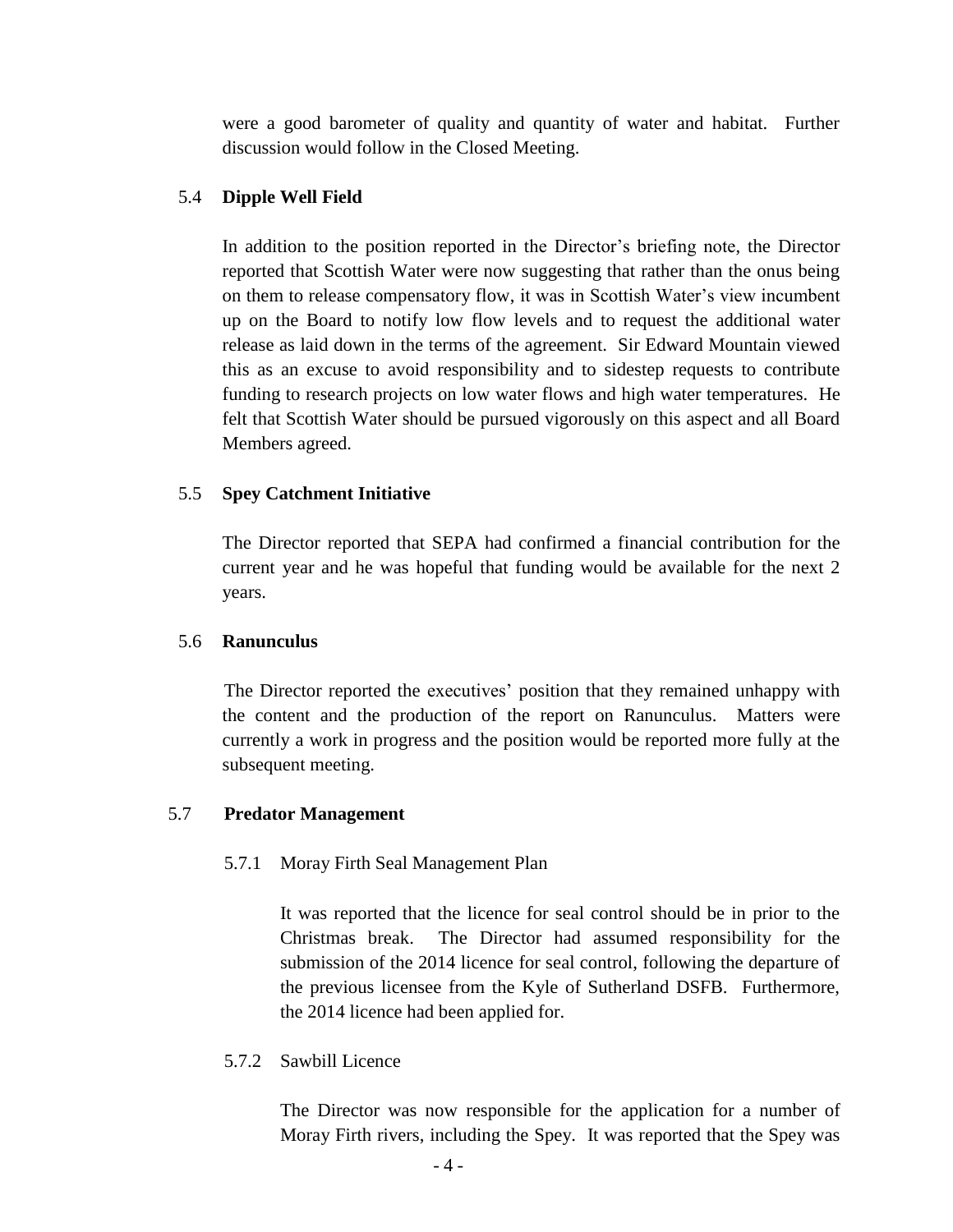once again coordinating the Moray Firth Sawbill Licence application, which had been submitted to the licensing authorities at the end of November.

### 5.8 **Beavers**

The Director reported that at a meeting on  $18<sup>th</sup>$  November, 2013, arranged by the Cairngorms National Park Authority, various presentations had been made, including one from an expert from Norway who did not consider the introduction of European Beaver as a problem for fisheries. The Board's position, however, remained that if reintroduction was to take place, there must be suitable monitoring and a control mechanism in place. Following discussion it was noted that the Knapdale experiment would conclude in 2014, although the Board noted that Knapdale did not contain a significant salmon river. The Board also noted that the Minister of Environment was expected to take a decision in 2015 on the re-introductions of European Beaver to Scotland.

The status of European Beaver as a protected species was to be confirmed by Gavin Clark.

The Director then invited questions on his report. In response to enquiry, he confirmed that regular Sawbill counts had been undertaken in river and that counts out to the mouth of the estuary would be instigated also.

# **6. SPEY FOUNDATION REPORT**

- 6.1 The Director reported that the Spey Foundation had met and had discussed the following principle issues:-
	- Biologist
	- Electro-Fishing
	- Future action plan
	- Constitution
	- Finance
- 6.2 Brain Shaw had presented an analysis of recent Spring runs, which showed a marked decline in the middle section of the river.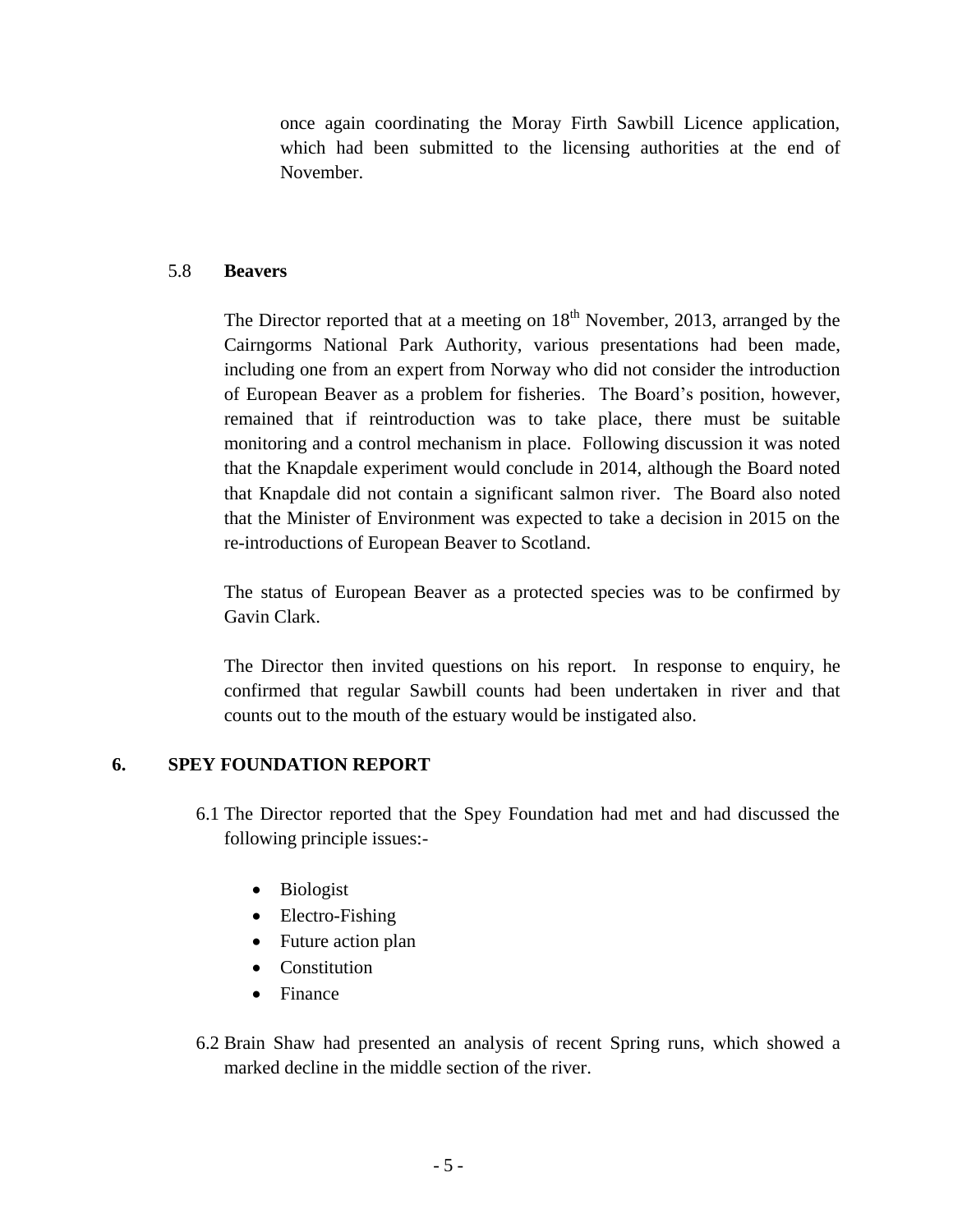In particular, return rates from the marine environment had dropped significantly from approximately 25% thirty years ago, to 4% now, although there was now a need for historical research to be carried out to put catches into context.

As far as the action plan was concerned, it was noted that the Foundation had previously put in place a 5 year plan which had now run its course. Brian Shaw had now begun the process of reviewing this, which will result in a more concise future plan which would then be put out for public consultation. This revised plan would then be placed before the Foundation Committee in 2014 for further consideration and approval.

#### 6.3 Constitution

Sir Edward Mountain reported that some of the work originally envisaged had conflicted with the current Memorandum and Articles and discussion followed on the process required to adjust these. The Clerk reported that the Foundation had charitable status and any adjustment to the Memorandum and Articles themselves would require OSCR approval and a number of formal general meetings. It was suggested that the way forward would be to produce an amended set of working rules, which would still be compliant with the Memorandum and Articles, but would not require formal adjustment of the founding documents.

In response to questions, Peter Graham, as Chairman of the Committee, made a plea to all Proprietors and Board Members alike to respond to the consultation on the 5 year action plan so that all views could be taken into account.

#### **7. ASFB**

The Chairman reported that the Annual General Meeting of the Association of Salmon Fishery Boards had been held and that the Chairmanship had now passed to Alasdair Laing of the Findhorn Board.

#### **8. MIXED STOCK FISHERIES**

Sir Edward Mountain noted that there had been a general increase in activities involving netting stations around the coasts and, in particular, George Pullar had been vocal in advocating an increase in netting operations.

It was believed that the Deveron Netting operation had possibly accounted for up to 2,500 fish in the previous year.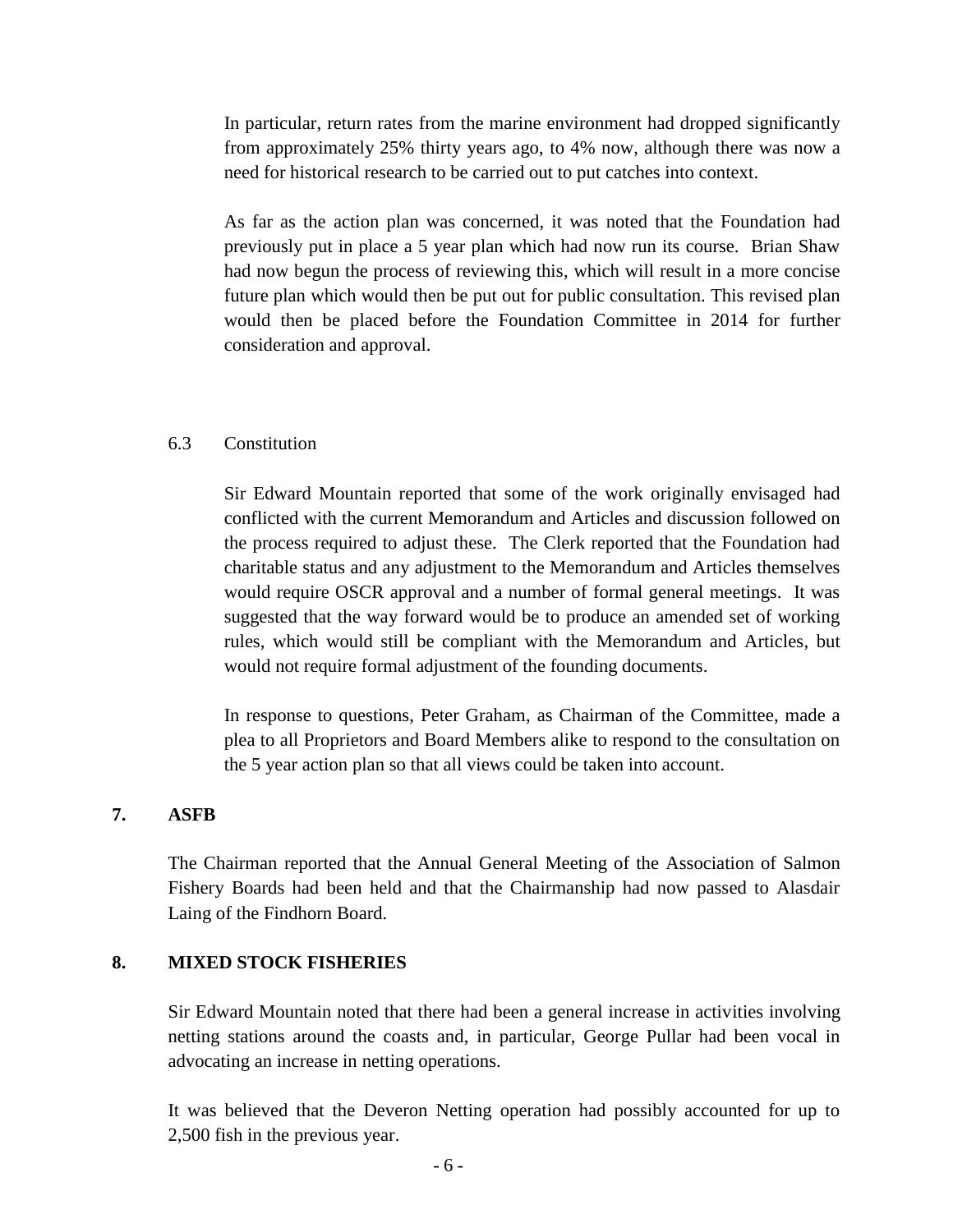He reported that although there had been a voluntary moratorium on Spring netting, there had been a recent indication that George Pullar was seeking compensation for continuing to give up the right to fish during this period. Suggestions had been made that the Boards approach the Scottish Government through the Association of Salmon Fishery Boards, to endeavour to seek a ban on killing all fish during the Spring run, so as to prevent any expansion in netting operations. The alternative was for the local Fishery Boards to continue to reach negotiated agreement with local netsmen, with the suggestion that the question of compensation be put to an independent adjudicator. Sir Edward Mountain reported that a meeting was to be held with the ASFB Council the following week to determine which route the ASFB would follow i.e. a direct approach to the Scottish Government for a ban, or a decision to leave negotiation to individual Fishery Boards and their respective local netting interests.

By way of background, it was noted that there was clearly a relationship between coastal netting and the Spey catchment and indeed research undertaken on fish taken by Usan's nets at Montrose had shown that even at those distant nets, five per cent were destined for the River Spey. This showed that netting was having a broad and significant effect on rivers throughout the Moray Firth.

The approached to be adopted by the Board and to be reported back to the ASFB Council Meeting was to be determined at the closed session to follow.

# **9. PUBLICITY**

#### 9.1 **Minutes**

Sir Edward Mountain, as Chairman of the Publicity Committee, confirmed that the Minutes from the Committee's Meetings would henceforth be published on the website.

#### 9.2 **Principal issues in 2014**

Sir Edward Mountain felt that the Publicity Committee should concentrate on a particular issue in the 2014 Season, which could form the basis of presentations to the London meeting. In his view, the obvious primary issue for the Board was water abstraction and he recommended that the London meeting concentrate on this and encourage a campaign to be generated by interested parties in that area.

Debate followed and some Board Members felt that the London public meeting was better suited as a fund raising meeting, rather than a campaign meeting and that it should concentrate on generating funding for a shovel ready project.